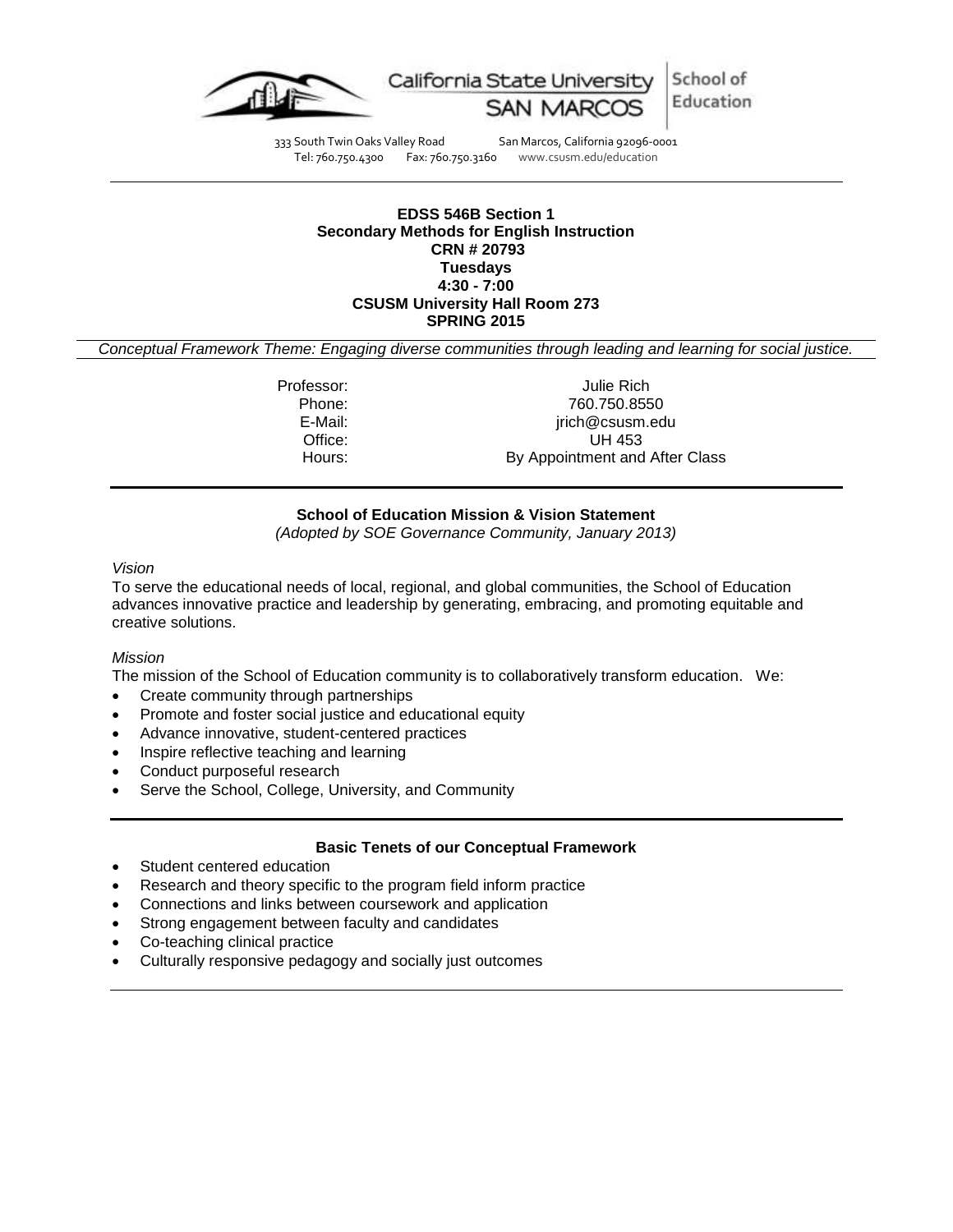| <b>Table of Contents</b>                                            |  |
|---------------------------------------------------------------------|--|
|                                                                     |  |
|                                                                     |  |
|                                                                     |  |
|                                                                     |  |
|                                                                     |  |
|                                                                     |  |
|                                                                     |  |
|                                                                     |  |
|                                                                     |  |
|                                                                     |  |
|                                                                     |  |
|                                                                     |  |
|                                                                     |  |
|                                                                     |  |
|                                                                     |  |
|                                                                     |  |
|                                                                     |  |
|                                                                     |  |
|                                                                     |  |
|                                                                     |  |
| EDSS 546B SECONDARY ENGLISH METHODS Course Assignment Descriptions7 |  |
|                                                                     |  |
|                                                                     |  |

## **COURSE DETAILS**

## **Course Description**

<span id="page-1-1"></span><span id="page-1-0"></span>Focuses on developing an understanding of theory, methodology, and assessment of English in integrated and inclusive secondary classrooms: Part B.

In this course, students will explore theories and strategies for teaching all facets of language arts: speaking, listening, reading, writing, thinking, viewing and collaborating (although these are artificial separations), paying particular attention to scaffolding student learning for access and success. Students will be required to apply their learning in related assignments and clinical practice experiences during teaching and/or observations. *Pre-requisite: EDSS 546B*

#### **Course Prerequisites**

<span id="page-1-2"></span>Admission to the Single Subject Program, EDUC 350, EDUC 364, & EDUC 422

#### **Course Objectives**

<span id="page-1-3"></span>EDSS 546B (2 units) Secondary English Education A focuses on developing an understanding of theory, methodology and assessment of English in integrated and inclusive secondary classrooms; Part B. *This course is aligned with California's SB 2042 Standards.* 

During courses EDSS 546A and EDSS 546B using interrelated activities in program coursework and fieldwork, candidates learn specific teaching strategies that are effective in supporting them to deliver a comprehensive program of systematic instruction of English, as defined by the California Reading/Language Arts Framework, 2007 and California State Program Standards: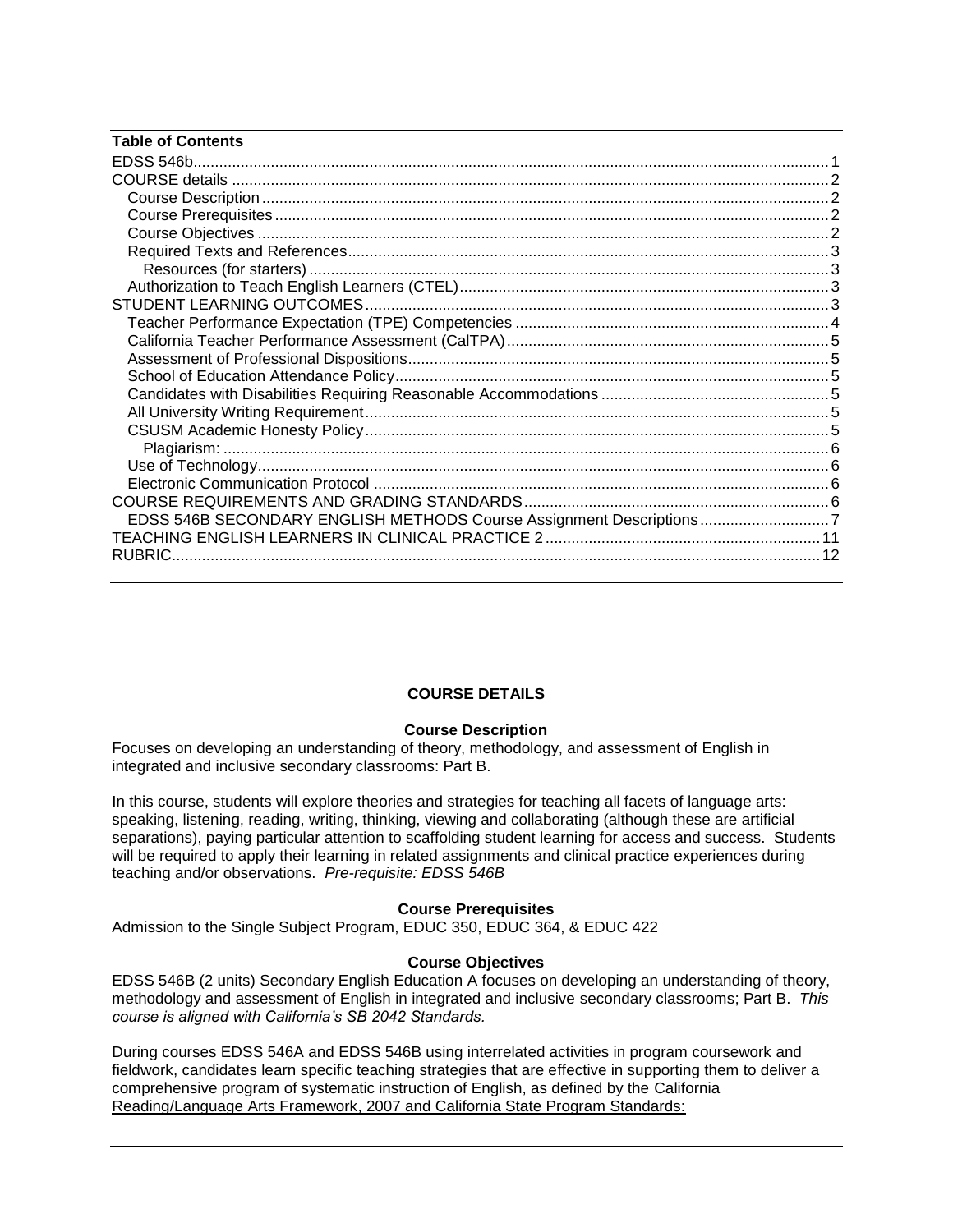1. Connect reading, writing, and oral language processes in an integrated fashion.

Teacher candidates in English understand, plan, design, and implement instruction that includes the following:

Word analysis, fluency, and systematic vocabulary development, as evidenced by the use of phonological, morphological, and derivational systems of orthographic development.

- 2. Reading comprehension, including promoting students' ability to access grade-level texts of increasing depth and complexity and activate background knowledge, make connections, synthesize information, and evaluate texts.
- 3. Purposes and characteristics of the major genres of literature.
- 4. Literary response and analysis and critique of texts and media for point of view, bias, power, validity, truthfulness, persuasive techniques, and appeal to both friendly and critical audiences.
- 5. Writing instruction (inclusive of the writing process) on conventions, domains (i.e. response to literature, informational, persuasive, and technical), research, and applications that allow students to produce complex texts.
- 6. Academic language development emphasizing discourse that leads to the production of complex texts.
- 7. Incorporation of technology into language arts as a tool for conducting research.
- 8. Strategies and systematic guidance so that students select texts for reinforcement of independent reading habits.
- 9. Opportunities for listening and speaking, including comprehension, organization and delivery of oral communication, and analysis and evaluation of oral and media communications.
- 10. Instruction in speaking applications including grade-level genres and their characteristics.
- 11. Assess student progress both formally and informally to inform and plan instruction that advances the learning of all students

### **Required Texts and References**

- <span id="page-2-0"></span>Graff, Gerald and Birkenstein, Cathy. "*They Say/I Say*": W.W. Norton and Company, Inc. 2010.
- California's Common Core Standards for English Language Arts and Literacy in History/Social Studies, Science and Technical Subjects. **<http://www.cde.ca.gov/re/cc/>**
- **California Content Standards: <http://www.cde.ca.gov/be/st/ss/documents/elacontentstnds.pdf>**

## <span id="page-2-1"></span>**Resources (for starters)**

- Read write think: sponsored by the International Reading Association and National Council of Teachers of English <http://www.readwritethink.org/>
- National Council of Teachers of English: [www.ncte.org](http://www.ncte.org/)

## **Authorization to Teach English Learners (CTEL)**

<span id="page-2-2"></span>This credential program has been specifically designed to prepare teachers for the diversity of languages often encountered in California public school classrooms. The authorization to teach English learners is met through the infusion of content and experiences within the credential program, as well as additional coursework. Candidates successfully completing this program receive a credential with authorization to teach English learners. *(Approved by CCTC in SB 2042 Program Standards, August 02*

## **STUDENT LEARNING OUTCOMES**

<span id="page-2-3"></span>Teacher Candidates will be required to complete a Teaching Performance Assessment, show proof of Teacher Performance Expectations and complete critical assessment tasks- specific assignments for this course. It is the teacher candidates responsibility to understand expectations and complete assignments by stated due dates.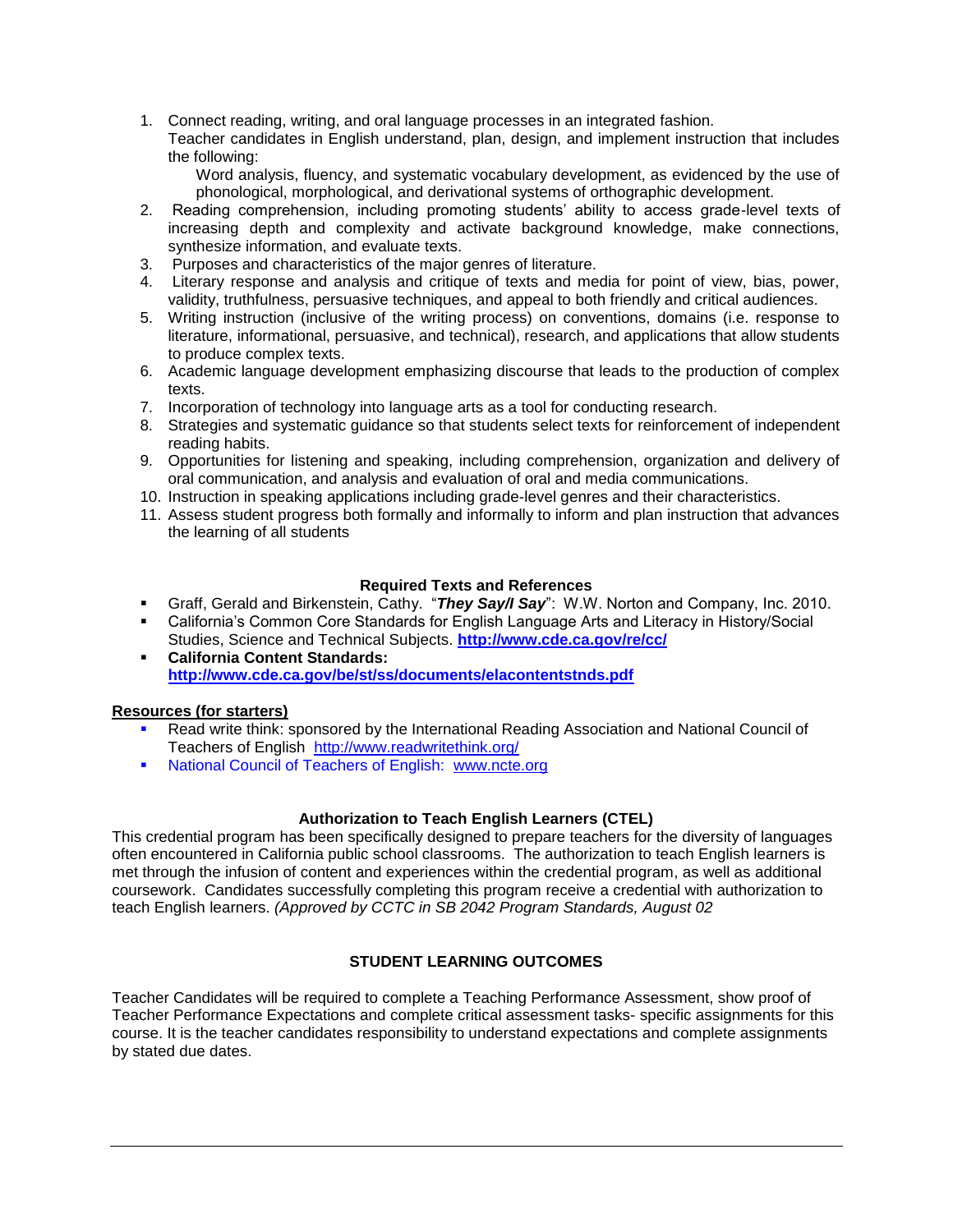# **Teacher Performance Expectation (TPE) Competencies**

<span id="page-3-0"></span>This course is designed to help teachers seeking the Single Subject Credential to develop the skills, knowledge, and attitudes necessary to assist schools and districts in implementing an effective program for all students in the area of English/Language Arts. The successful candidate must be able to demonstrate their understanding and ability to apply each of the TPE's, that is, merge theory and practice in order to realize a comprehensive and extensive educational program for all students. This course will emphasize the following TPEs:

| <b>TPE</b>                                                        | How assessed                  |
|-------------------------------------------------------------------|-------------------------------|
| TPE 1B - Subject-Specific Pedagogical Skills for Single Subject   | ELD Infused Lesson Design and |
| <b>Teaching Assignments</b>                                       | Reflection                    |
| Understands and uses the state-adopted academic content           | Novel Unit Plan               |
| standards                                                         | <b>ERWC Unit Plan</b>         |
| Develops planning instruction that addresses the standards        |                               |
| Consistently demonstrates the ability to teach to the standards   | TPA 3 & 4                     |
| TPE 2: Monitoring Student Learning During Instruction             | ELD Infused Lesson Design and |
| Uses progress monitoring during instruction to inform instruction | Reflection                    |
| Pace and re-teach content based on assessment evidence            | TPA <sub>4</sub>              |
| Anticipate, check for and address common misunderstandings        |                               |
| <b>TPE 4 - Making Content Accessible</b>                          | <b>ERWC Unit Plan</b>         |
| States in every lesson plan the State standards                   |                               |
| Uses activities and materials that support stated objectives      | TPA 3 & 4                     |
| Uses multiple ways to reinforce the content of the standard       |                               |
| Follows a logical, sequence of instruction in the lesson plan     |                               |

| <b>TPE 5 - Student Engagement</b>                                       | ELD Infused Lesson Design and |
|-------------------------------------------------------------------------|-------------------------------|
| Ensures students understand the objective of the lesson                 | Reflection on Video-taped     |
| Actively involves students with the lesson                              | performance                   |
| Uses a variety of strategies to involve the students and increase their |                               |
| understanding of the lessons objectives                                 | <b>ERWC Unit Plan</b>         |
| TPE 6c - Developmentally Appropriate Practices in Grades 9-12           | ELD Infused Lesson Design and |
| Understanding important characteristics of the learners                 | Reflection                    |
| Designing instructional activities                                      | <b>ERWC Unit Plan</b>         |
| Providing developmentally appropriate educational experiences           | Novel Unit Plan               |
| <b>TPE 7 - Teaching English Learners</b>                                | ELD Infused Lesson Design and |
| Applies pedagogy for comprehensive instruction of English learners      | Reflection                    |
| Knows and can apply instruction for English Language development        | TPA 3 & 4                     |
| Draws upon information about students' backgrounds to build new         |                               |
| knowledge                                                               |                               |
| <b>TPE 9 - Instructional Planning</b>                                   | Novel Unit Plan               |
| Establishing academic learning goals                                    | ELD Infused Lesson Design and |
| Connecting academic content to the students backgrounds, needs,         | Reflection                    |
| and abilities                                                           | <b>ERWC Unit Plan</b>         |
| Selecting strategies/activities/materials/resources                     |                               |
| <b>TPE 10 - Instructional Time</b>                                      | Novel Unit Plan               |
| Appropriately allocates instructional time to maximize student          | ELD Infused Lesson Design and |
| achievement                                                             | Reflection                    |
| Effectively and efficiently maximizes instructional time through        | TPA <sub>4</sub>              |
| management based on reflection and consultation                         |                               |
| Adjusts the use of instruction time to optimize learning opportunities  |                               |
| TPE 14 - Educational Technology                                         | Novel Unit Plan               |
| Use technology to enhance professional practice                         | <b>ERWC Unit Plan</b>         |
| Apply technology that maximizes student learning                        |                               |
|                                                                         |                               |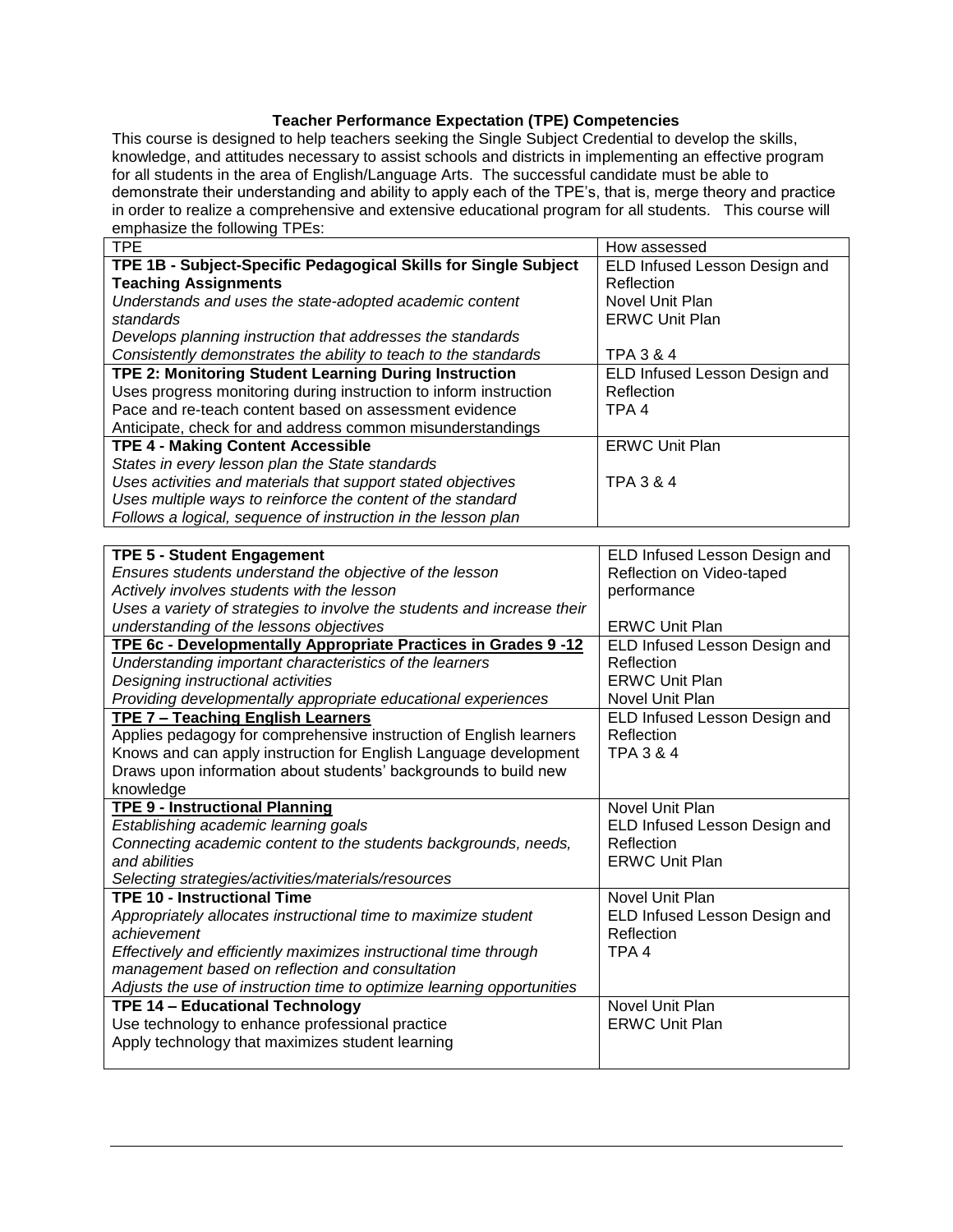### **California Teacher Performance Assessment (CalTPA)**

<span id="page-4-0"></span>Beginning July 1, 2008 all California credential candidates must successfully complete a state-approved system of teacher performance assessment (TPA), to be embedded in the credential program of preparation. At CSUSM this assessment system is called the CalTPA or the TPA for short.

The CalTPA Candidate Handbook, TPA seminar schedule, and other TPA support materials can be found on the SoE website:<http://www.csusm.edu/education/CalTPA/ProgramMaterialsTPA.html>

### **Assessment of Professional Dispositions**

<span id="page-4-1"></span>Assessing a candidate's dispositions within a professional preparation program is recognition that teaching and working with learners of all ages requires not only specific content knowledge and pedagogical skills, but positive attitudes about multiple dimensions of the profession. The School of Education has identified six dispositions – social justice and equity, collaboration, critical thinking, professional ethics, reflective teaching and learning, and life-long learning—and developed an assessment rubric. For each dispositional element, there are three levels of performance – *does not meet, approaching, meets*. The description and rubric for the three levels of performance offer measurable behaviors and examples.

The assessment is designed to provide candidates with ongoing feedback for their growth in professional dispositions and includes a self-assessment by the candidate. The dispositions and rubric are presented, explained and assessed in one or more designated courses in each program as well as in clinical practice. Based upon assessment feedback candidates will compose a reflection that becomes part of the candidate's Teaching Performance Expectation portfolio.

### **School of Education Attendance Policy**

<span id="page-4-2"></span>Due to the dynamic and interactive nature of courses in the School of Education, all candidates are expected to attend all classes and participate actively. At a minimum, candidates must attend more than 80% of class time, or s/he may not receive a passing grade for the course at the discretion of the instructor. Individual instructors may adopt more stringent attendance requirements. Should the student have extenuating circumstances, s/he should contact the instructor as soon as possible. *Notification of an absence does not constitute an excuse. (Adopted by the COE Governance Community, December, 1997).*

#### **Candidates with Disabilities Requiring Reasonable Accommodations**

<span id="page-4-3"></span>Candidates with disabilities who require reasonable accommodations must be approved for services by providing appropriate and recent documentation to the Office of Disable Student Services (DSS). This office is located in Craven Hall 4300, and can be contacted by phone at (760) 750-4905, or TTY (760) 750-4909. Candidates authorized by DSS to receive reasonable accommodations should meet with their instructor during office hours or, in order to ensure confidentiality, in a more private setting.

#### **All University Writing Requirement**

<span id="page-4-4"></span>The writing requirement of 2500 words will be met through research responses and notes, teacher interview, strategy matrix, lesson plans and unit plan.

#### **CSUSM Academic Honesty Policy**

<span id="page-4-5"></span>"Candidates will be expected to adhere to standards of academic honesty and integrity, as outlined in the Student Academic Honesty Policy. All written work and oral presentation assignments must be original work. All ideas/materials that are borrowed from other sources must have appropriate references to the original sources. Any quoted material should give credit to the source and be punctuated with quotation marks.

Candidates are responsible for honest completion of their work including examinations. There will be no tolerance for infractions. If you believe there has been an infraction by someone in the class, please bring it to the instructor's attention. The instructor reserves the right to discipline any student for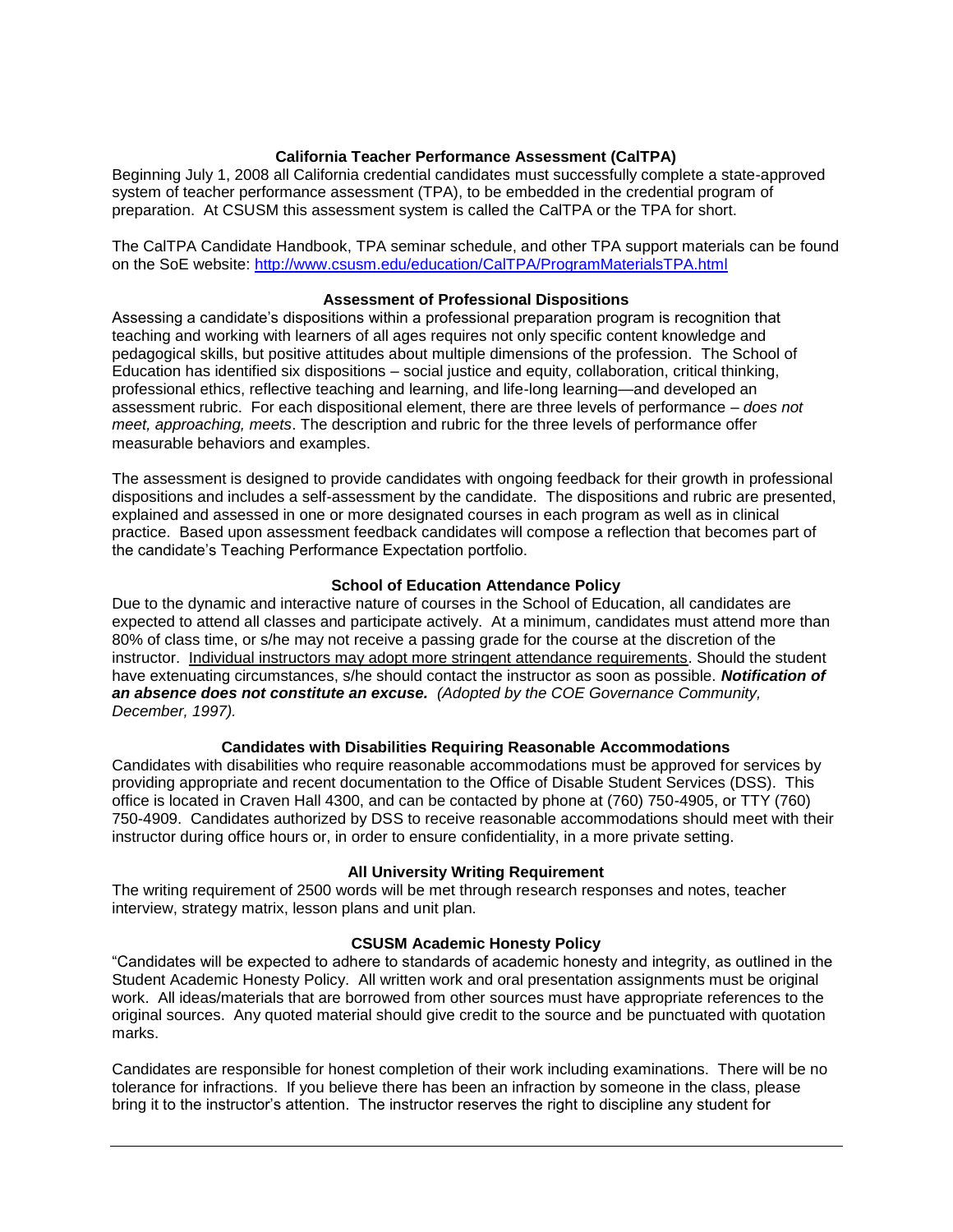academic dishonesty in accordance with the general rules and regulations of the university. Disciplinary action may include the lowering of grades and/or the assignment of a failing grade for an exam, assignment, or the class as a whole."

Incidents of Academic Dishonesty will be reported to the Dean of Students. Sanctions at the University level may include suspension or expulsion from the University.

### <span id="page-5-0"></span>**Plagiarism:**

As an educator, it is expected that each student will do his/her own work, and contribute equally to group projects and processes. Plagiarism or cheating is unacceptable under any circumstances. If you are in doubt about whether your work is paraphrased or plagiarized see the Plagiarism Prevention for Students website [http://library.csusm.edu/plagiarism/index.html.](http://library.csusm.edu/plagiarism/index.html) If there are questions about academic honesty, please consult the University catalog.

### **Use of Technology**

<span id="page-5-1"></span>Candidates are expected to demonstrate competency in the use of various forms of technology (i.e. word processing, electronic mail, Moodle, use of the Internet, and/or multimedia presentations). Specific requirements for course assignments with regard to technology are at the discretion of the instructor. Keep a digital copy of all assignments for use in your teaching portfolio.

### **Electronic Communication Protocol**

<span id="page-5-2"></span>Electronic correspondence is a part of your professional interactions. If you need to contact the instructor, e-mail is often the easiest way to do so. It is my intention to respond to all received e-mails in a timely manner. Please be reminded that e-mail and on-line discussions are a very specific form of communication, with their own nuances and etiquette. For instance, electronic messages sent in all upper case (or lower case) letters, major typos, or slang, often communicate more than the sender originally intended. With that said, please be mindful of all e-mail and on-line discussion messages you send to your colleagues, to faculty members in the School of Education, or to persons within the greater educational community. All electronic messages should be crafted with professionalism and care. Things to consider:

- Would I say in person what this electronic message specifically says?
- How could this message be misconstrued?
- Does this message represent my highest self?
- Am I sending this electronic message to avoid a face-to-face conversation?

In addition, if there is ever a concern with an electronic message sent to you, please talk with the author in person in order to correct any confusion.

## **COURSE REQUIREMENTS AND GRADING STANDARDS**

<span id="page-5-3"></span>Teacher education is a professional preparation program. It is expected that teacher candidates will come to class prepared to discuss the readings, submit required assignments, and participate in class activities. Teacher candidates are expected to adhere to academic honesty and integrity, standards of dependability, confidentiality and writing achievement. Because it is important for teachers to be able to effectively communicate their ideas to students, parents, colleagues, and administrators, writing that is original, clear and error-free is a priority for the School of Education. Points will be deducted if assignments are submitted late. *Half credit for any late assignments turned in within one week of the original due date. No assignments will be accepted after one week.*

It is expected that work will be turned in on time. Please discuss individual issues with the instructor.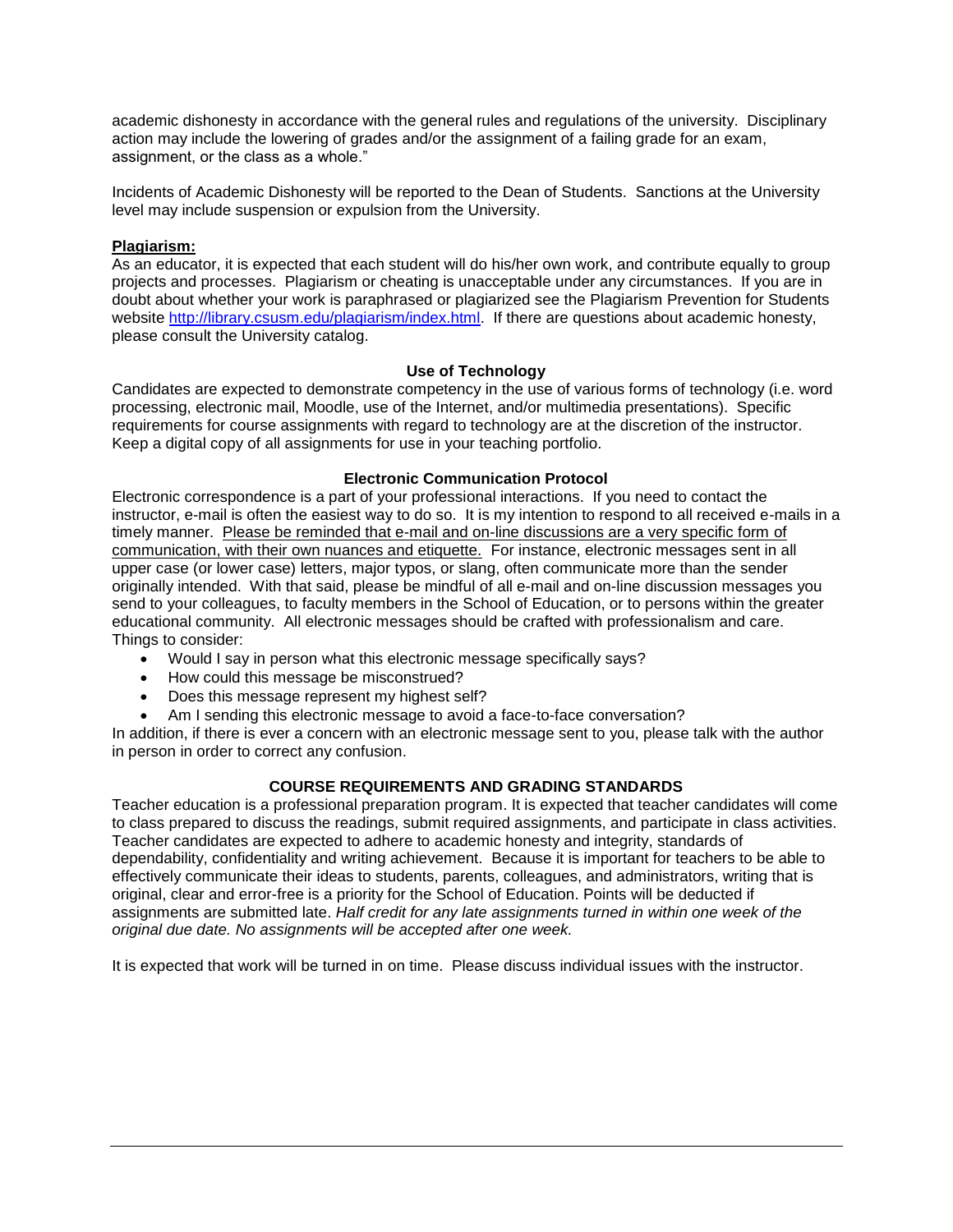### <span id="page-6-0"></span>**EDSS 546B SECONDARY ENGLISH METHODS Course Assignment Descriptions I. Concepts and Essential Questions**

### **Know your students**

How will you get to know your students?

How will this knowledge enhance your teaching and your students' learning? How will you apply and implement this knowledge into your curriculum and your pedagogy? What place does knowledge of your students have in the scaffolding of learning? How and why will you form relationships and communication lines with parents?

### **Organization and management**

What is the effect of your planning and organization on your students' learning? How will you manage the paper load and provide appropriate and helpful feedback for 175+ students? What role will students play in your organizational and management plan? How will you organize yourself so that you have a life outside your classroom?

### **Academic components of the English classroom**

What is the place of vocabulary in your English classroom? What is the place of grammar in your English classroom? What effective, research-based approaches will you use for developing your students' writing proficiency? How will you teach students to be independent, critical readers and 'comprehenders'? How will you know students understand and are progressing? How will you model the [real life power] of lifelong reading, a well-developed vocabulary, and strong writing skills?

### **Critical thinking**

What is the role of inquiry in your English curriculum? How will you use questioning to scaffold understanding and encourage your students' critical thinking? How do conversation and writing help your students to think?

## **Social justice in your English classroom**

What does an effective learning environment in your classroom look like, feel like? How will you develop a community of learners that is inclusive? How will you teach respect through your actions and through your curriculum? How will you ensure that your classroom is student-centered? What place and effect will gender, race, and culture have on learning in your English classroom?

## **Transforming the English classroom for the 21st century**

How will you engage in professional conversations and discussions with colleagues, administrators, and policy makers to effect change in the curriculum?

What expectations do you have for all of your students to become proficient readers and writers as requisites for navigating the  $21<sup>st</sup>$  Century?

#### **2. Assignments (in brief)**

- **Unit Plan for teaching a novel (35 pts):** working within a group you will complete the design and daily lessons record for an assigned novel and share with your colleagues (Unit planning, lesson planning, integration of vocabulary and writing; presentation to focus on speaking and listening).
- **ERWC Unit Plan Revision (20 pts):** Using one of the novels from the ERWC resources, rewrite the lesson to fit your students/style and add supplementary readings based on Lexile scores and choice motivation to be presented in literature circles.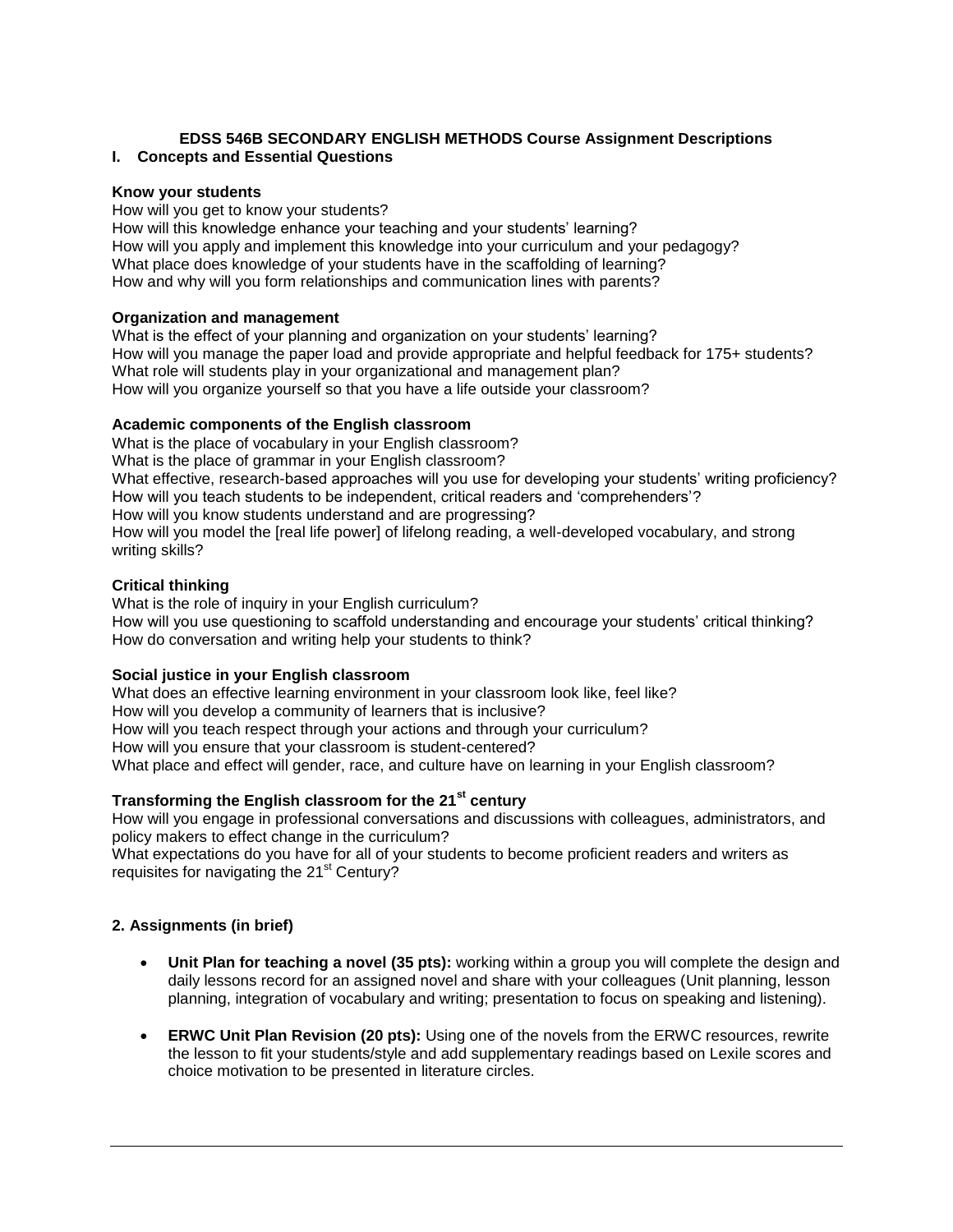- **Teaching English Learners in Clinical Practice II**: **Lesson Design, Implementation and Reflection (25 pts).** In this assignment, you will design a writing lesson using poetry that is based on a Common core standard and CA Content standard and is differentiated for English Learners so as to ensure that your English Learner students have access to the core curriculum and the lesson it culturally relevant for all of your students. You will also need to include an ELD standard in your lesson plan. You will implement the lesson and reflect upon your teaching. It is not a requirement, but I would suggest that you ask your cooperating teacher to observe you teaching this lesson and use the guide questions in the analysis and reflection to help you reflect on this lesson.
- **Uniquely You (20 pts):** This assignment is designed to empower you as a teacher, help you develop your philosophy and classroom personality while connecting with and reflecting your content and having fun!
- **Research Responses and notes (cr)**: In order to have effective discussions within our classroom, you will be asked to come to class prepared with the readings, notes and surveys for the week.
- **Thoughtful participation, buddy work and Class attendance (cr):** Being a teacher involves more than planning lessons and delivering instruction. You must be able to articulate the reasons behind your curricular decisions, to advocate for students, and to defend policies about which you feel strongly. Engaging in professional conversations with parents, administrators, other teachers, and the public is imperative for teachers today. To that end, we expect that each student will participate actively and thoughtfully in each class session.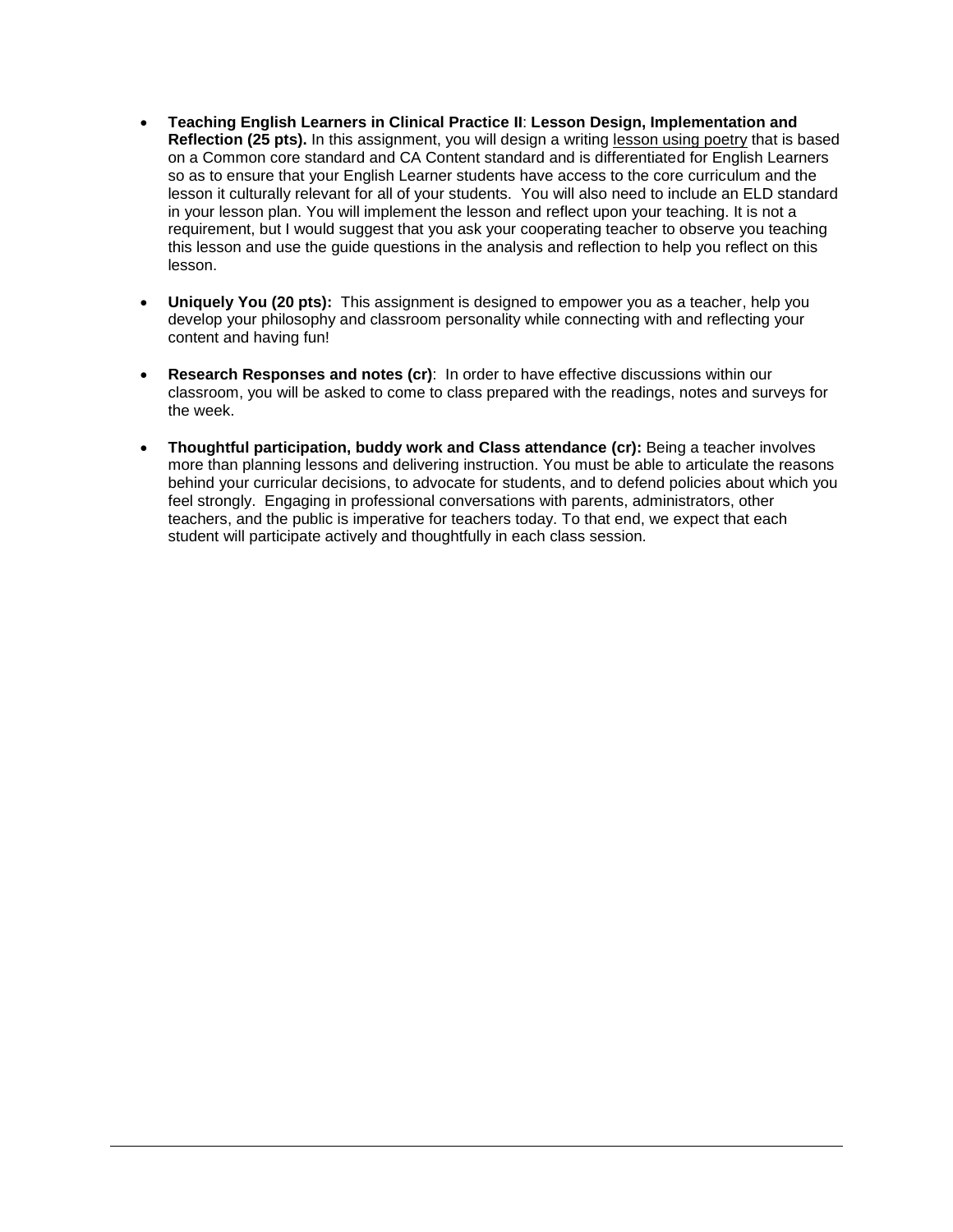# **EDSS 546B SECONDARY ENGLISH METHODS Course CALENDAR**

Although this schedule is carefully planned, the instructors reserve the right to make changes based on unforeseen circumstances and teachable moments.

| <b>Date/Session</b>                               | <b>Topics</b>                                                                               | Your responsibilities/Notes                                                                        |  |  |
|---------------------------------------------------|---------------------------------------------------------------------------------------------|----------------------------------------------------------------------------------------------------|--|--|
| January 27                                        | New Introductions, team building, super                                                     | Bring copies of your Novel Unit and at least one                                                   |  |  |
| <b>Session One</b>                                | buddies; review syllabus/assignments                                                        | group copy of the novel as a resource                                                              |  |  |
|                                                   | Group work on Novel Unit Plan                                                               | Come prepared to learn, participate and share! ;}<br><b>UH 273</b>                                 |  |  |
|                                                   |                                                                                             | By Session 3 (Feb. 17) - Read all of They Say/I Say<br>to prepare for the Writing process sessions |  |  |
| Feb <sub>3</sub><br>On-line<br><b>Session Two</b> | Speaking and Listening<br>Assessment: Rubric Design<br><b>ERWC</b><br>Jim Burke's home page | Assignment/s and links will be posted on Cougar<br>Courses/email                                   |  |  |
| Feb 17<br><b>Session</b>                          | <b>Unit Presentations</b>                                                                   | <b>Due: Novel Unit Plans</b>                                                                       |  |  |
| <b>Three</b>                                      | The Writing Process: to include-                                                            |                                                                                                    |  |  |
|                                                   |                                                                                             | Assignment/s and links will be posted on Cougar                                                    |  |  |
|                                                   | <b>Writing Process format</b>                                                               | Courses/email                                                                                      |  |  |
|                                                   | They Say/ I Say                                                                             |                                                                                                    |  |  |
|                                                   | Templates                                                                                   |                                                                                                    |  |  |
|                                                   | $6 + 1$ traits                                                                              |                                                                                                    |  |  |
|                                                   | <b>WRITE Project</b>                                                                        |                                                                                                    |  |  |
|                                                   | <b>CSUSM Writing</b>                                                                        |                                                                                                    |  |  |
|                                                   | Poetry                                                                                      |                                                                                                    |  |  |
|                                                   | <b>RAFTS</b>                                                                                |                                                                                                    |  |  |
|                                                   | Author's Chair<br>Scaffolding writing                                                       |                                                                                                    |  |  |
|                                                   | <b>Personal Narrative</b>                                                                   |                                                                                                    |  |  |
|                                                   | Writing and technology                                                                      |                                                                                                    |  |  |
|                                                   | Persuasive Writing                                                                          |                                                                                                    |  |  |
|                                                   |                                                                                             |                                                                                                    |  |  |
| Feb 24                                            |                                                                                             |                                                                                                    |  |  |
| Joint                                             | Guest speaker                                                                               |                                                                                                    |  |  |
| <b>Session 4</b>                                  |                                                                                             |                                                                                                    |  |  |
| March 10<br><b>Session 5</b>                      | The Writing Process II                                                                      | Assignment/s and links will be posted on Cougar<br>Courses/email                                   |  |  |
| March 24                                          | <b>Review Reading Strategies</b>                                                            |                                                                                                    |  |  |
| On-line                                           | <b>Reciprocal Reading</b>                                                                   | Assignment/s and links will be posted on Cougar                                                    |  |  |
| <b>Session 6</b>                                  | <b>Literature Circles</b>                                                                   | Courses/email                                                                                      |  |  |
|                                                   | <b>Literacy Cafe</b>                                                                        |                                                                                                    |  |  |
| March 31                                          |                                                                                             |                                                                                                    |  |  |
| No Class                                          | <b>CSUSM Spring Break</b>                                                                   |                                                                                                    |  |  |
| April 7                                           | <b>ERWC Unit Revision</b>                                                                   | Assignment/s and links will be posted on Cougar                                                    |  |  |
| On-line                                           |                                                                                             | Courses/email                                                                                      |  |  |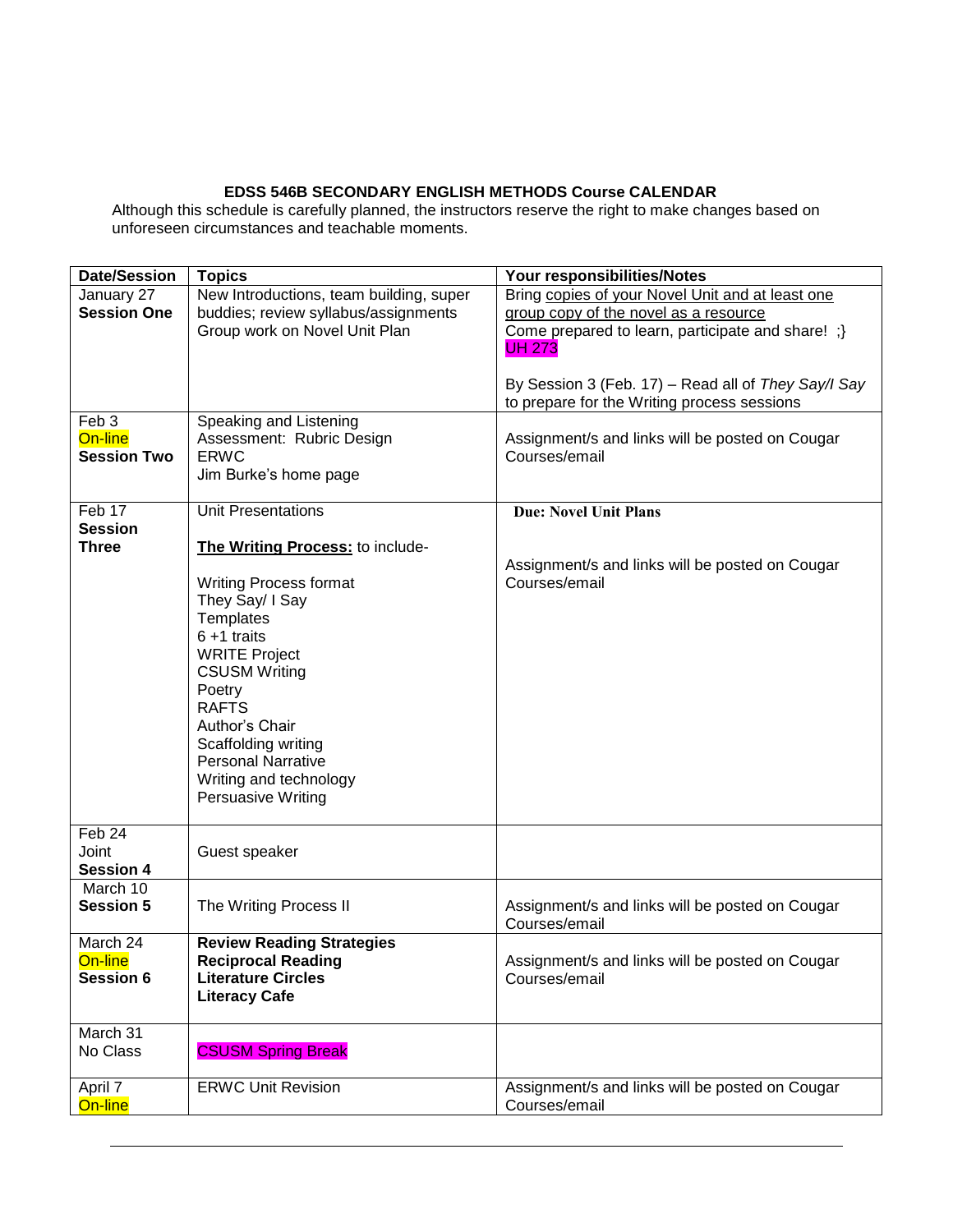| <b>Session 7</b>              |                                                                  |                                                                                                                                                                                                               |
|-------------------------------|------------------------------------------------------------------|---------------------------------------------------------------------------------------------------------------------------------------------------------------------------------------------------------------|
| April 14<br><b>Session 8</b>  | Opening School – beginning of the year<br>and first day planning | Due: Teaching English Learners in Clinical<br>Practice II: Lesson Design, Implementation and<br><b>Reflection</b><br><b>Parent Letter</b><br>Assignment/s and links will be posted on Cougar<br>Courses/email |
| April 21<br><b>Session 9</b>  | Joint: Guest speaker<br>Wrap up and Evaluations                  | <b>Due: ERWC Unit Revision</b><br>Assignment/s and links will be posted on Cougar<br>Courses/email                                                                                                            |
| April 28<br><b>Session 10</b> | Overarching Concepts - where are you?                            | Due: Present Uniquely You, turn in hard copy<br>Super Buddies 4, 5, 6<br>Assignment/s and links will be posted on Cougar<br>Courses/email                                                                     |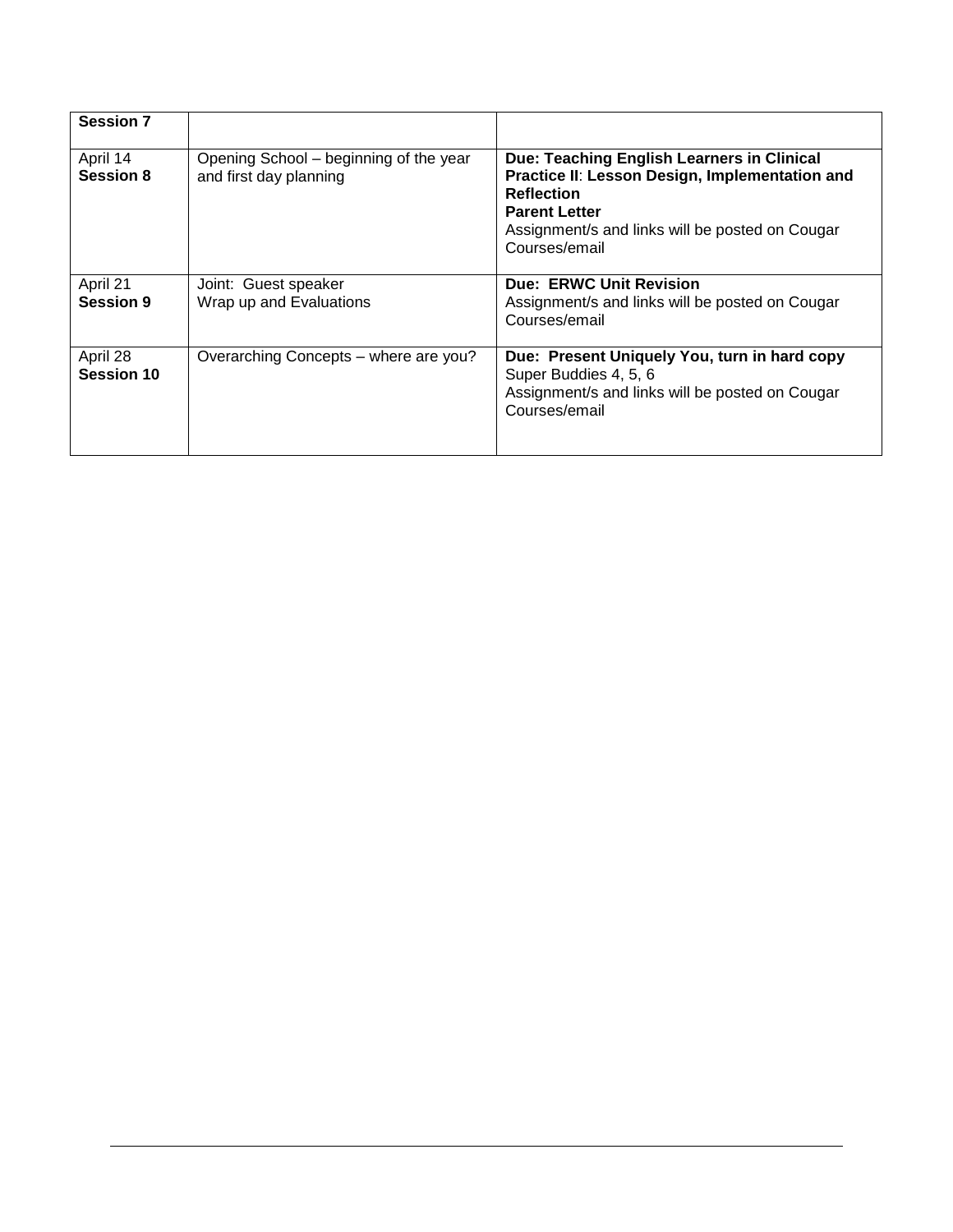### **TEACHING ENGLISH LEARNERS IN CLINICAL PRACTICE 2 Lesson Design, Implementation, and Reflection**

<span id="page-10-0"></span>In this assignment, you will design a content lesson that is based on a Common core standard and CA Content standard and is differentiated for English Learners so as to ensure that your English Learner students have access to the core curriculum. You will also need to include an ELD standard in your lesson plan. You will implement the lesson and reflect upon your teaching. It is not a requirement, but I would suggest that you ask your cooperating teacher to observe you teaching this lesson and use the guide questions in the analysis and reflection to help you reflect on this lesson.

The following information should be included in your write-up.

Design the Lesson

- Information about your whole class, including linguistic background, content and academic language abilities, cultural considerations, and interests. You will likely have some of this information from your class profile.
- Physical, social, and emotional factors that influence the instruction of adolescents and how you use this knowledge to inform your teaching, especially in this particular class.
- Briefly describe the lesson, including content standards, an ELD standard, where the lesson fits into a unit or sequence of instruction, formative and summative assessment. (attach the actual lesson plan as an appendix).
- Describe the adaptations you have made to the lesson to ensure that your English Learners, at their particular levels, can access the curriculum, build academic language skills, and reach the learning goals you have identified for this lesson.
- Describe the assessment based on the content and ELD standards stated

Analyze the lesson after teaching

- Overall, what worked, what did not work, what would you modify the next time you teach the lesson?
- To what extent did the whole class achieve the learning goals?
- Overall, how well did the lesson connect with student backgrounds and interests?
- What will you do for students who did not achieve the learning goals?
- With regard to your English Learners, how well did the lesson work? not work?
- To what extent did the student achieve the content learning goals and the development of English?

Reflect on the lesson

- Given your analysis of this lesson and the student learning, how will you use this information to guide your planning for future lessons?
- What have you learned about the need for making adaptions for English Learners as you plan for differentiated instruction? Cite specific information about the students, your plan for instruction, and the analysis of the lesson to explain your answer.
- What are your professional development goals for continued progress and learning with regard to planning and differentiating instruction for English Learners?